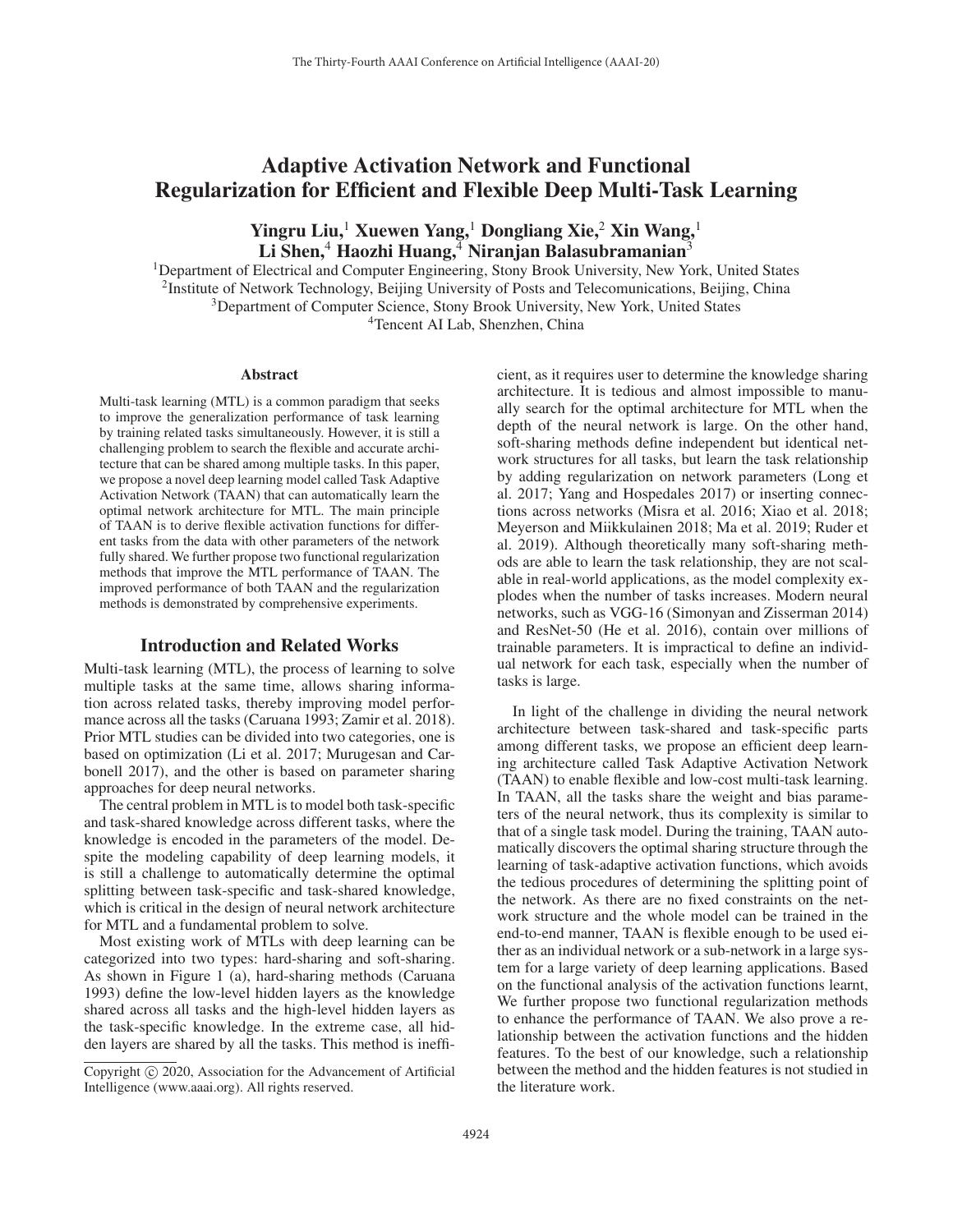

Figure 1: Categories of deep learning MTL: (a) Hard-sharing; (b) Soft-sharing; (c) Task Adaptive Activation Network (Ours); (d) Inner Structure of Adaptive Activation Layer.

## Task Adaptive Activation Network

## Model Architecture

Weights and biases are major system parameters in many deep learning models. As the simplest MTL architecture, all tasks can share their weights and biases on the hidden layers. Built upon this simple design, to differentiate tasks, we propose to learn different activation functions. Keeping the complexity to be similar to a single-task model, our network architecture is more scalable than the soft-sharing methods, where the number of network components is proportional to the number of tasks.

We call our network architecture Task Adaptive Activation Network (TAAN). As shown in Figure 1 (c), the core structure of TAAN is the concatenation of multiple Adaptive Activation Layers (AAL). For a task  $t$ , given the input  $h_{l-1}^t$  from either the previous AAL or data input, the output of the  $l_{th}$  AAL is defined by

$$
h_l^t = \mathcal{F}_l^t(W_l h_{l-1} + b_l),
$$

where the weight and bias parameters  $\{W_l, b_l\}$  are shared across tasks. Unlike most deep learning models that only take a fixed activation function at each layer, AAL parameterizes the activation function by a set of basis functions and assigns the specific coordinates to each task. The taskspecific activation function at the layer  $l$  is defined as

$$
\mathcal{F}_l^t(\cdot) = \sum_{i=1}^M \alpha_l^t(i) \mathcal{B}_i(\cdot),
$$

where  $\alpha_l^t = [\alpha_l^t(1), \cdots, \alpha_l^t(M)] \in \mathbb{R}^M$  denotes the coordinates of bases  $\{\mathcal{B}_i\}_{i=1}^M$ .

As each task has its own coordinate vector  $\alpha_l^t \in \mathbb{R}^M$ , there is a coordinate matrix  $\alpha_l \in \mathbb{R}^{T \times M}$  attached to each AAL hidden layer, where each row of  $\alpha_l$  is the transpose of  $\alpha_l^t$ , and T is the number of tasks. While the other model parameters are shared for all tasks, the coordinate matrices of the hidden layers control the level of network sharing among multiple tasks. For instance, if tasks 1 and 2 have more shared knowledge at the  $1_{st}$  hidden layer,  $\mathcal{F}_1^1(\cdot)$  and  $\mathcal{F}_1^2(\cdot)$  have higher similarity, thus  $\alpha_1^1$  and  $\alpha_1^2$  are more similar. On the other hand, if tasks 1 and 2 share less knowledge at the  $2_{nd}$  hidden layer, their activation functions are more diverse. During the training phase, the coordinate matrices of all hidden layers are optimized to extract both the shared and task-specific knowledge from data.

#### Choices of Basis Function

In the framework of TAAN, the parameterization of activation functions plays an important role in the network property. In selecting the basis functions, two essential problems should be considered:

- 1. The activation functions generated by the selected bases should have equivalent or better performance than existing activation functions.
- 2. There needs a metric to quantify the similarity of activation functions for the function space spanned by the selected bases. Otherwise, the MTL property of TAAN will be unexplainable.

We choose to parameterize  $\mathcal{F}_l^t(\cdot)$  with the adaptive piecewise linear (APL) activation unit (Agostinelli et al. 2014):

$$
\mathcal{F}_l^t(x) = \max(0, x) + \sum_{i=1}^M \alpha_l^t(i) \max(0, -x + b_i).
$$
 (1)

whose performance has been demonstrated in (Agostinelli et al. 2014; Hou et al. 2017). In our MTL design, we expect that the activation function to be able to evaluate the similarity of knowledge drawn on a neural network layer for two tasks. However, it is nontrivial to measure the similarity of the functions expressed by APL. As  $\{\max(0, x), \cdots, \max(0, -x + b_M)\}\$ are non-orthonormal and unbounded, the inner-product and Euclidean distance of the coordinate vectors  $\{\alpha_l^t\}$  do not provide a valid measurement for the learned activation functions. In the next section, we will not only define the solid measurement metrics for the similarity of APLs, but also propose two efficient functional regularization methods to further enhance the performance of TAAN.

## Theorectical Analysis and Functional Regularization

Although TAAN can be fully trained by a data-driven optimization, the non-convex optimization process may make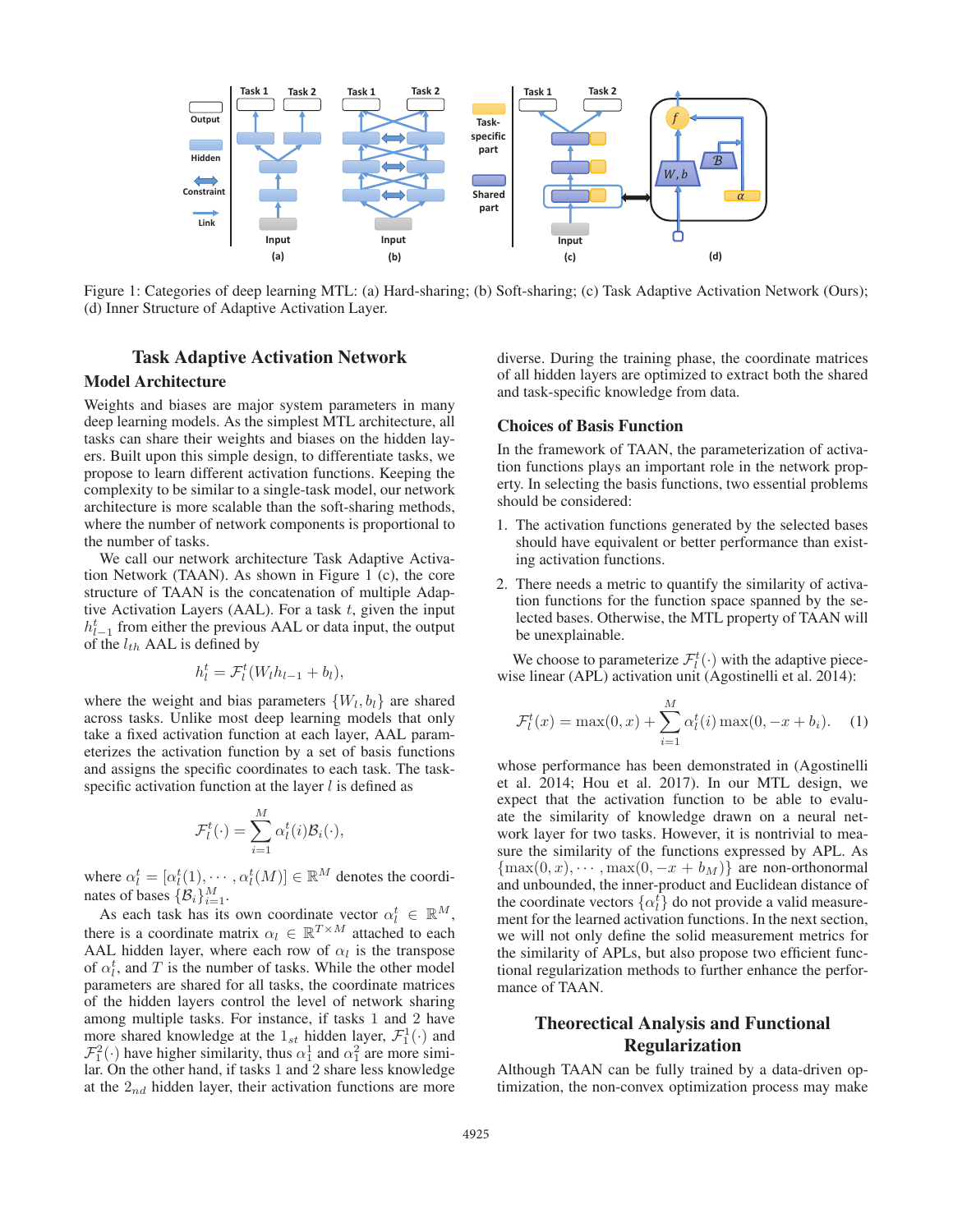the training performance unstable. As most multi-task learning applications are supposed to be related, knowledge sharing is generally desirable. In this section, we first provide some basic theory to address the challenge of the nonorthogonality and unboundness of the basis functions in TAAN. We then further propose two functional regularization methods to help TAAN to learn more correlated activation functions for different tasks.

## Metrics to Measure the Relationship of Activation Functions

In order to understand how TAAN captures the relationship of multiple tasks, it is essential to define effective metrics to measure the difference between two activation functions. As the basis functions of APL are unbounded and non-orthonormal, the coordinate vectors do not reveal much property about the functions. Besides, the commonlyused  $L^2$  norm  $||f||_2 = ||\int |f(x)|^2 dx|^{\frac{1}{2}}$  and inner product  $\langle f,g \rangle = \int f(x)g(x)dx$  are infinite almost everywhere, it is impossible to use them as metrics. Before redefining the finite inner product and norm, we first propose the following lemma, which can be straightly proved by the integral of the Gaussian function.

Lemma 1. *If* X *is a random variable with Gaussian distribution*  $p(x) = \mathcal{N}(\mu, \sigma^2)$ , the  $2_{nd}$  moments of the out*puts of the basis functions*  $\mathcal{B}_0(x) = \max(0, x)$  *and*  $\mathcal{B}_b(x) =$ max(0, −x + b) *are denoted as*

$$
\mathbb{E}_{\mu,\sigma}(\mathcal{B}_0^2) = \left(\mu^2 + \sigma^2\right) \left(1 - \Phi\left(-\frac{\mu}{\sigma}\right)\right) + \frac{\mu\sigma}{\sqrt{2\pi}} \exp\left(-\frac{\mu^2}{2\sigma^2}\right),
$$
\n
$$
\mathbb{E}_{\mu,\sigma}(\mathcal{B}_{b_i}\mathcal{B}_{b_j}) = \left(\mu^2 + \sigma^2 + b_i b_j - (b_i + b_j)\mu\right) \Phi\left(\frac{\tilde{b} - \mu}{\sigma}\right)
$$
\n
$$
+ \left(b_i + b_j - \mu - \tilde{b}\right) \frac{\sigma}{\sqrt{2\pi}} \exp\left(-\frac{(\tilde{b} - \mu)^2}{2\sigma^2}\right),
$$
\n
$$
\mathbb{E}_{\mu,\sigma}(\mathcal{B}_0\mathcal{B}_b) = \begin{cases}\n(b\mu - \mu^2 - \sigma^2) \left(\Phi\left(\frac{b - \mu}{\sigma}\right) - \Phi\left(-\frac{\mu}{\sigma}\right)\right) \\
&+ \frac{\sigma\mu}{\sqrt{2\pi}} \exp\left(-\frac{(b - \mu)^2}{2\sigma^2}\right) \\
&+ \frac{\sigma(b - 3\mu)}{\sqrt{2\pi}} \exp\left(-\frac{\mu^2}{2\sigma^2}\right), \quad \text{if } b > 0 \\
&0, \quad \text{if } b \le 0\n\end{cases}
$$

where  $\Phi(x) = \frac{1}{\sqrt{2\pi}} \int_{-\infty}^{x} \exp(-\frac{t^2}{2}) dt$  *is the CDF of the standard Gaussian distribution and*  $\tilde{b} = \min(b_i, b_j)$ *.*  $\Box$ 

With the introduction of the Gaussian density as the weighted factor, the  $2_{nd}$  moments in Lemma 1 are finite. Given Lemma 1, it is straightforward to define an finite inner product and distance of two activation functions as the integration weighted by a Gaussian Mixture Model (GMM).

Definition 1 (Inner product induced by GMM). *Given a Gaussian Mixture Model (GMM) as*  $\mathcal{G}(\cdot) = \sum \pi_i \mathcal{N}(\mu_i, \sigma_i^2), \pi_i \geq 0, \sum \pi_i = 1$ , the in*ner product of two APL functions expressed by Eq. (1) is defined as*

$$
\langle \mathcal{F}_l^{t_1}, \mathcal{F}_l^{t_2} \rangle = \sum_i \pi_i \langle \mathcal{F}_l^{t_1}, \mathcal{F}_l^{t_2} \rangle_{\mu_i, \sigma_i},\tag{2}
$$

*where*

$$
\langle \mathcal{F}_l^{t_1}, \mathcal{F}_l^{t_2} \rangle_{\mu, \sigma} = \int_{-\infty}^{+\infty} \mathcal{F}_l^{t_1}(x) \mathcal{F}_l^{t_2}(x) \mathcal{N}(\mu, \sigma^2) dx
$$
  

$$
= \mathbb{E}_{\mu, \sigma}(\mathcal{B}_0^2) + \sum_{i=1}^M \left( \alpha_l^{t_1}(i) + \alpha_l^{t_2}(i) \right) \mathbb{E}_{\mu, \sigma}(\mathcal{B}_0 \mathcal{B}_{b_i})
$$
  

$$
+ \sum_{i=1}^M \sum_{j=1}^M \alpha_l^{t_1}(i) \alpha_l^{t_2}(j) \mathbb{E}_{\mu, \sigma}(\mathcal{B}_{b_i} \mathcal{B}_{b_j}).
$$

**Definition 2** (Distance between  $\mathcal{F}_l^t$ ). *Given a Gaussian Mixture Model (GMM) as*  $\mathcal{G}(\cdot) = \sum \pi_i \mathcal{N}(\mu_i, \sigma_i^2), \pi_i \geq$  $0, \sum \pi_i = 1$ , the distance between two APL functions ex*pressed by Eq. (1) is defined as*

$$
d(\mathcal{F}_l^{t_1}, \mathcal{F}_l^{t_1}) = \int (\mathcal{F}_l^{t_1}(x) - \mathcal{F}_l^{t_2}(x))^2 \mathcal{G}(x) dx
$$
  

$$
= \sum_i \pi_i \sum_{i=1}^M \sum_{j=1}^M \left( \alpha_l^{t_1}(i) - \alpha_l^{t_2}(i) \right) \left( \alpha_l^{t_1}(j) - \alpha_l^{t_2}(j) \right)
$$
  

$$
- \alpha_l^{t_2}(j) \Big) \mathbb{E}_{\mu, \sigma} (\mathcal{B}_{b_i} \mathcal{B}_{b_j}). \tag{3}
$$

Definitions 1 and 2 exploit GMM to represent the optimal weight function for the inner products, as it is general and can universally approximates the possible weight functions that define a finite inner product for Eq.  $(1)$ .  $\mathcal G$  can be either defined by prior knowledge or trained together with TAAN. With the valid definition of the inner product, it is straightforward to define the  $L^2$  norm of two APL functions as follows.

$$
||\mathcal{F}_l^t||_2 = |\langle \mathcal{F}_l^t, \mathcal{F}_l^t \rangle|^{\frac{1}{2}},\tag{4}
$$

Eqs. (2), (3) and (4) are effective tools to analyze the learned activation functions. Eq. (3) is a measurement of the difference between two task-specific activation functions. Given the inner product, a cosine similarity can also be defined to evaluate the correlation of the functions. At the end of this paper, we show that Eq. (2) and Eq. (4) are helpful in analyzing the relation between the activation function and the hidden feature. Although this relation does not directly influence the design of our methods, it exposes how the learned task-adaptive activation functions modulate the extracted features to capture the task relationship.

### Functional Regularization

For each layer of TAAN, the coordinate matrix  $\alpha_l \in \mathbb{R}^{T \times M}$ can be learned directly from the training data. As the tasks in MTL are generally considered to be related, it is reasonable to encourage sharing more than splitting. This insight can be incorporated into TAAN by introducing regularization term on  $\alpha_l$  during training. We propose two functional regularization methods to further enhance the performances of TAAN.

We first define a baseline method that is introduced from literature work. In the experiment section, we will show that this baseline has little benefit for the MTL performance of TAAN.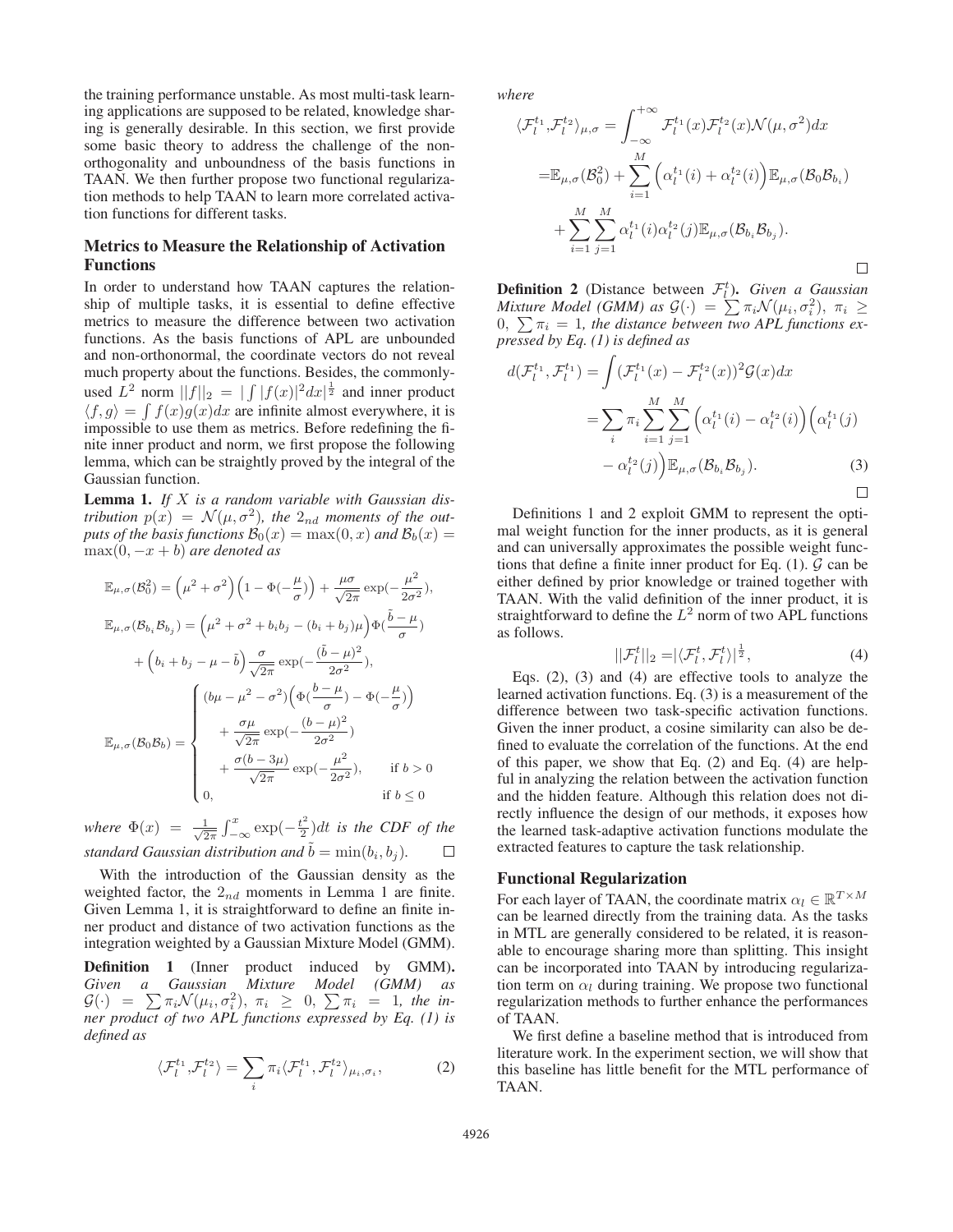Approach 1 (Baseline: Trace-Norm). *The first regularization hypothesis is that the matrix*  $\alpha_l$  *is low-rank, as the tasks in MTL often have high correlation. The low-rank assumption of the model parameters is often considered in MTL literature work (Argyriou, Evgeniou, and Pontil 2008; Pong et al. 2010). Thus, we introduce a regularization term to* αl*:*

$$
\mathcal{L}_{tn}(\alpha_l) = \text{trace}(\sqrt{\alpha_l \alpha_l^T}),
$$

*where* √· *denotes the square root of matrix. The trace-norm trace*( $\cdot$ ) *is proven to be the convex envelope of the matrix rank (Andersson, Carlsson, and Olsson 2017).*  $\Box$ 

The proposed regularization term  $\mathcal{L}_{tn}$  corresponds to the hypothesis on linear dependency. As the relationship between the coordinate  $\alpha_l$  and the corresponding function is ambiguous,  $\mathcal{L}_{tn}$  may not introduce beneficial structure into the activation functions.

In this paper, we propose two functional regularization methods that penalize the dissimilarity of the task-specific activation functions.

Approach 2 (Functional regularization by cosine similarity). *Given the definition of inner product as Eq. (2), the similarity of two task-specific activation functions can be defined by the cosine similarity, which is computed as*

$$
\mathcal{L}_{cos}(\alpha_l) = -\frac{1}{T^2} \sum_{ij} \mathcal{C}_{ij}(\alpha_l),
$$

$$
\mathcal{C}_{ij}(\alpha_l) = \frac{\langle \mathcal{F}_l^i, \mathcal{F}_l^j \rangle}{\sqrt{\langle \mathcal{F}_l^i, \mathcal{F}_l^i \rangle \langle \mathcal{F}_l^j, \mathcal{F}_l^j \rangle}},
$$

*where* T *is the number of tasks.*

 $\mathcal{L}_{cos}$  measures the correlation between two functions, but neglects the difference between the outputs of them. To consider the variance of function output, we propose a straight regularization method that directly regularizes the distance Eq. (3).

Approach 3 (Functional regularization by distance). *Given the coordinate matrix*  $\alpha_l$  *for the*  $l_{th}$  *layer of network, we compress the distance function Eq. (3) between task-specific activation functions with the following regularization*

$$
\mathcal{L}_{dis}(\alpha_l) = \frac{1}{T^2} \sum_{ij} \mathcal{D}_{ij}(\alpha_l), \ \mathcal{D}_{ij}(\alpha_l) = d^2(\mathcal{F}_l^i, \mathcal{F}_l^j).
$$

Given the definition of regularization terms, the training loss of a TAAN with L task-specific activation layers becomes

$$
\mathcal{L}_{\text{total}} = \sum_{t=1}^{T} \mathcal{L}_t \left( \mathcal{M}_t, \{x_i^t, y_i^t\} \right) + c \sum_{l=1}^{L} \mathcal{L}_{\text{MTL}}(\alpha_l),
$$

where  $\mathcal{L}_{\text{MTL}} \in \{\mathcal{L}_{tn}, \mathcal{L}_{dis}, \mathcal{L}_{cos}\}\$  and c is the regularization coefficient. During the training process,  $\mathcal{L}_{dis}$  and  $\mathcal{L}_{cos}$ requires GMM  $G$  in Definition 1. From our observations of several dimensions for input and the pre-activation of each hidden layer in the experiment, the shapes of their histograms follow the density curves of Gaussian distribution. In this paper, we fix  $G$  as a standard Gaussian distribution for simplicity.

## **Experiments**

In this section, we compare the performance of our model with several methods on two challenging datasets, Youtube-8M (Abu-El-Haija et al. 2016) and Omniglot (Lake, Salakhutdinov, and Tenenbaum 2015).

#### Multi-Domain Multi-Label Classification

We first conduct experiments on Youtube-8M, a large dataset that consists of over 6.1 billion of Youtube videos. Each video has multiple labels from a vocabulary of 3800 topical entities, which can be further grouped into 24 top-level categories.

Experiment Setting To create an MTL experiment, we consider each top-level category as a specific domain. For each domain, we have to define a multi-label classifier to recognize various attributes of the data. As some domains have too small amount of data, we use only the top 16 for our experiments. The task IDs and their corresponding domains are given in Figure 2. We used the training set provided in the original dataset, but split its validation set equally into two parts, one used for our own validation and the other for testing. This setting is the same as (Ma et al. 2019). We use the mean average precision at 10  $(mAP\%10)$  as the metric in the performance evaluation.

Model Configuration All the models are composed of three feed-forward layers, whose output sizes are 1024. For TAAN, the number of basis functions is 64. During the training, we choose the Adam optimizer (Kingma and Ba 2014; Zou et al. 2019), with  $\beta_1 = 0.9$  and  $\beta_2 = 0.98$ . The initial learning rate is 0.0001 and the batch size is set to 256 for each task. We compare our method with the following three deep multi-task learning models:

- MRN (Long et al. 2017): Multilinear Relationship Network (MRN) is a soft-sharing method. For each layer of the neural network, MRN concatenates the task-specific weight matrix into a 3-D tensor and posits Tensor Gaussian distribution for it. Multi-task learning is achieved by introducing Bayesian regularization term and learning the covariance matrices of the Gaussian distribution.
- DMTRL (Yang and Hospedales 2017): DMTRL is another soft-sharing method. It assumes that weight tensors have low-rank structure and parameterizes the weight tensors by several tensor decomposition methods. Inherited from the tensor decomposition methods, DMTRL requires user-predefined ranks of the weights, which correspond to the independent groups of tasks.
- Soft-Order (Meyerson and Miikkulainen 2018): The Soft Ordering method defines a set of identical hidden layers and achieves multi-task learning by shuffling the order of the hidden layers to build the network for each task. There are two strong constraints of the Soft Ordering method. First, the sizes of the hidden layers in the neural network should be identical. Second, it can not simultaneously shuffle the feed-forward layers and the convolutional layers.

Single-task learning (STL) and hard-sharing model (Hard-Share) are also included as baselines.

 $\Box$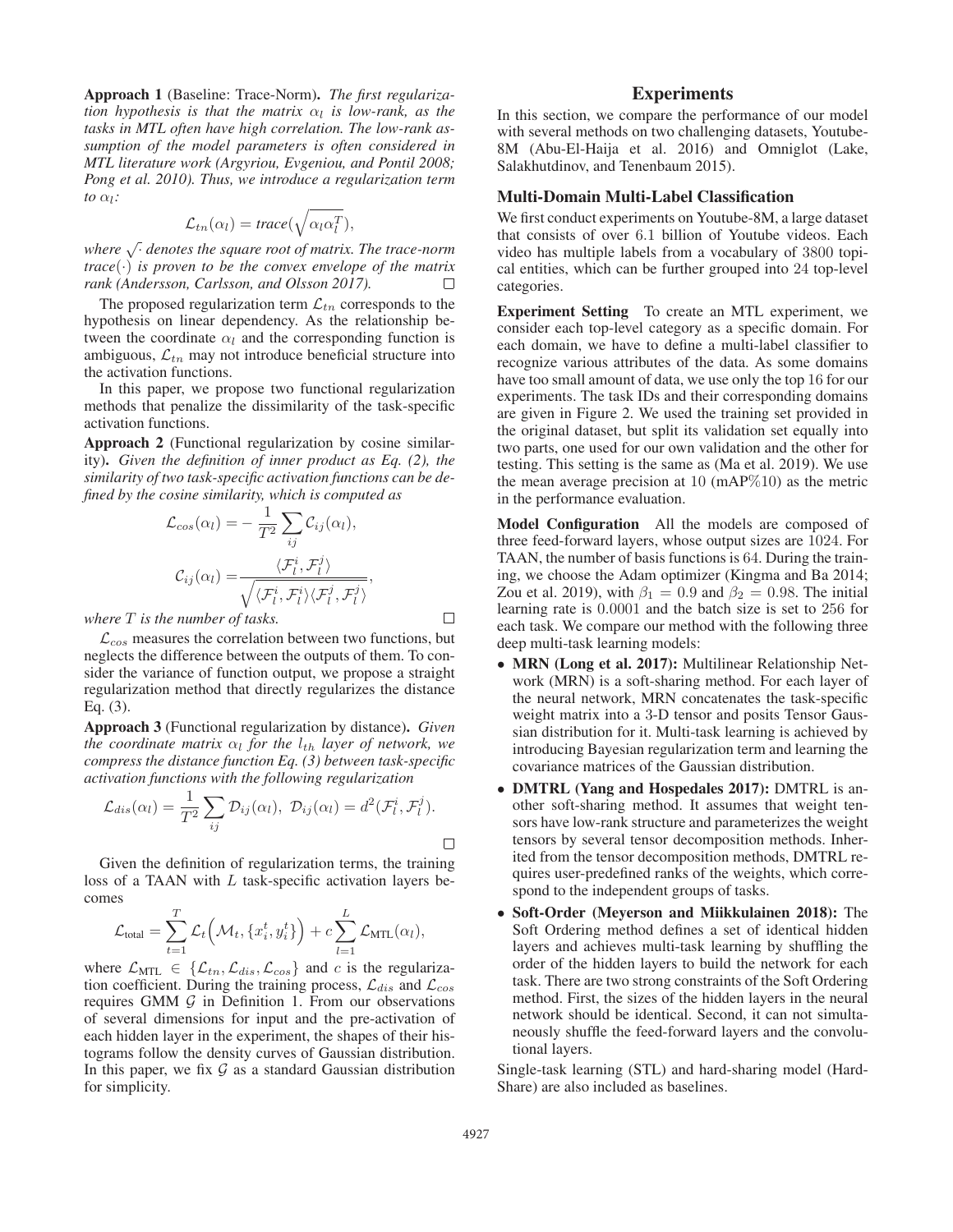Table 1: The number of network parameters and classification performance on the Youtube-8M dataset

|                            | $#$ of params | Task mAP%10 |                |      |      |                |      |      |      |      |      |      |      | Mean mAP $\%10$ |      |      |      |       |
|----------------------------|---------------|-------------|----------------|------|------|----------------|------|------|------|------|------|------|------|-----------------|------|------|------|-------|
|                            |               |             | $\mathfrak{D}$ | 3    | 4    | $\overline{5}$ | 6    |      | 8    | 9    | 10   | 11   | 12   | 13              | 14   | 15   | 16   |       |
| <b>Benchmarks</b>          |               |             |                |      |      |                |      |      |      |      |      |      |      |                 |      |      |      |       |
| <b>STL</b>                 | 56.1 M        | .683        | .807           | .835 | .689 | .781           | .431 | .559 | .831 | .596 | .779 | .551 | .916 | .505            | 383  | .699 | .759 | 0.675 |
| Hard-Share                 | 6.93M         | .770        | .838           | .870 | .806 | .824           | .598 | .676 | .846 | .754 | .808 | .716 | .940 | .629            | .680 | .806 | .839 | 0.775 |
| Soft-Order                 | 6.93M         | .785        | .845           | .877 | .819 | .825           | .611 | .683 | .848 | 764  | .809 | .727 | .943 | .648            | .694 | .819 | .838 | 0.783 |
| $MRN_t$                    | 56.1 M        | .664        | .806           | .829 | .608 | .778           | .413 | .502 | .828 | 576  | .775 | .542 | .916 | .383            | .355 | .687 | .695 | 0.647 |
| $MRN_{full}$               | 61.6 M        | .670        | .804           | .828 | .607 | .777           | .416 | .506 | .828 | .578 | .775 | .543 | .916 | 383             | .355 | .688 | .696 | 0.648 |
| DMTRL-Tucker               | 39.1 M        | .660        | .817           | .812 | .651 | 794            | .473 | .490 | 793  | 569  | .742 | .594 | .944 | .475            | .475 | .697 | .710 | 0.669 |
| <b>DMTRL-LAF</b>           | 20.1 M        | .851        | .869           | .890 | .875 | .841           | .691 | .757 | .873 | .839 | .854 | .809 | .948 | .746            | .792 | .875 | .896 | 0.838 |
| <b>DMTRL-TT</b>            | 46.2 M        | .860        | .874           | .893 | .888 | .846           | .710 | .778 | .879 | 849  | .860 | .822 | .950 | .770            | .807 | .881 | .903 | 0.848 |
| <b>TAAN</b> (Ours)         |               |             |                |      |      |                |      |      |      |      |      |      |      |                 |      |      |      |       |
| <b>TAAN</b>                | 6.93M         | .882        | .896           | .910 | .902 | .857           | .739 | .804 | .879 | .859 | .828 | .808 | .934 | .717            | .774 | .833 | .848 | 0.842 |
| TAAN + $\mathcal{L}_{tn}$  | 6.93 M        | .741        | .824           | .861 | .779 | .813           | .572 | .636 | .831 | .711 | .785 | .681 | .937 | .581            | .637 | .783 | .809 | 0.749 |
| TAAN + $\mathcal{L}_{cos}$ | 6.93M         | .896        | .906           | .915 | .915 | .859           | .769 | .830 | .885 | .879 | .843 | .828 | .937 | .756            | .805 | .854 | .876 | 0.860 |
| TAAN + $\mathcal{L}_{dis}$ | 6.93M         | .889        | .899           | .912 | .910 | .859           | .752 | .820 | .886 | .873 | .836 | .821 | .933 | .731            | .789 | .845 | .863 | 0.851 |

Results We conducted a set of experiments on Youtube-8M dataset and reported the mAP%10 results for each task in Table 1.

- MRN: According to Table 1, MRN's performance can not benefit from its Bayesian learning on Tensor Gaussian distribution. This may be because its learning of the covariance matrices is inefficient, which causes the inaccuracy in the modeling of the task relationship. The SVD operation required for covariance computing also makes the training process slow. Furthermore, serious negative transferring is observed for MRN, as its scores are even worse than a single task model.
- Soft-Order: In our experiment, the Soft-Order method can only be used in the last two layers of the neural network. While the layer re-ordering may not efficiently capture task relation, its improvement with respect to the hard-sharing model is not significant.
- **DMTRL:** The performance of DMTRL depends on the tensor decomposition method. Serious negative transferring is observed for Tucker Decomposition. DMTRL-LAF and DMTRL-TT achieve the best performance among the benchmark models. The performance gain over TAAN is only observed for 6 tasks.
- TAAN: TAAN significantly outperforms existing methods, when the number of parameters is as small as a simple hard-sharing model. It achieves the highest mAP%10 for the first 9 tasks and task 11. For the remaining 6 tasks, TAAN achieves comparable results with state-of-the-art model DMTRL-TT, with much fewer parameters (6.93 million compared with 46.2 million) and faster training and inference speeds (Table 2). As DMTRL is trained with the assumption of the full knowledge of the rank of the weight tensor, its performance may be further compromised when the assumed rank is inappropriate.

Furthermore, our proposed functional regularization methods improve the performance of TAAN from 0.842 to 0.860 and 0.851.  $\bar{\mathcal{L}}_{cos}$  and  $\mathcal{L}_{dis}$  improve the performance of TAAN on all the tasks. Instead, the baseline trace-norm approach is harmful for the model performance. Although  $\mathcal{L}_{cos}$  has better performance than  $\mathcal{L}_{dis}$ 

in Youtube-8M dataset, the next experiment on multidomain alphabet classification shows that the performance variance of  $\mathcal{L}_{cos}$  is larger than  $\mathcal{L}_{dis}$ .

Table 2: Training and inference speed evaluation on Youtube-8M (Note: the dimension of hidden layer is 512)

| Model                      | training<br>time. | inference<br>time |
|----------------------------|-------------------|-------------------|
| $MRN_t$                    | 156.1 s           | 8.83 s            |
| $MRN_{full}$               | 157.6 s           | 8.83 s            |
| DMTRL-Tucker               | $66.02$ s         | 1.53 s            |
| <b>DMTRL-LAF</b>           | 24.96 s           | 0.30 s            |
| <b>DMTRL-TT</b>            | 52.75 s           | 1.44 s            |
| <b>TAAN</b>                | $20.05$ s         | 0.88 s            |
| $TAAN + \mathcal{L}_{tn}$  | 22.86 s           | 0.88 s            |
| TAAN + $\mathcal{L}_{cos}$ | 40.34 s           | 0.88 s            |
| TAAN + $\mathcal{L}_{dis}$ | 38.35 s           | 0.88 s            |

Scalability and Speed TAAN has much fewer parameters than MRN and DMTRL. We further evaluate the training and inference speeds of these models. The training time (per 100 iterations) and inference time (per 100 iterations) are shown in Table 2. Compared with DMTRL-TT, both the training and inference speeds of TAAN are faster. DMTRL-LAF has the fastest inference speed, but its performance is compromised. The use of regularization increases the training and inference time of TAAN. The computation of the basis functions also increases the inference time of TAAN. Acceleration may be achieved by adding L1 regularization and pruning into its coordinate matrices.

Visualization We visualize the distances of the activation functions to analyze the architecture of the best trained TAAN. For each hidden layer of TAAN, we use a  $T \times T$ distance distance matrix to measure the difference between the task-specific activation functions on that layer. According to the results displayed in Figure 2, TAAN is able to capture the complicated knowledge sharing for the tasks on the Youtube-8M dataset. For instance, domain *"Food* & *Drink"*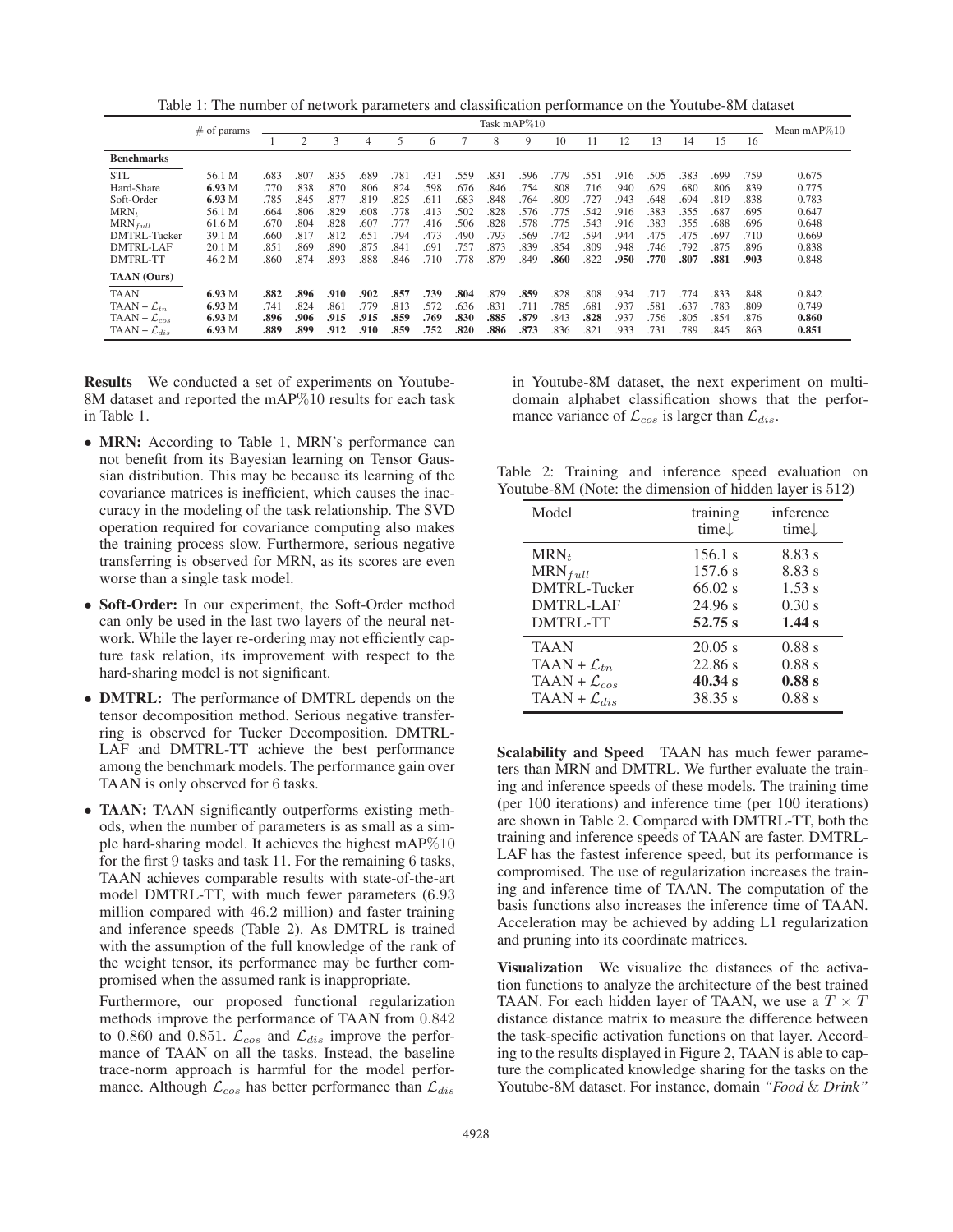

Figure 2: Distance matrices of the activation functions in TAAN. Light colors denote less similarity.

shares all the hidden layers with domain *"Home* & *Garden"*. TAAN also discover that the domains *"Food* & *Drink"* and *"Internet* & *Telecom"* are the most unrelated, as the distances between their activation functions are always high.

#### Multi-Domain Alphabet Classification

Model performance To further verify the effect of functional regularization, we conduct an auxiliary experiment on Omniglot (Lake, Salakhutdinov, and Tenenbaum 2015) dataset, which contains 1623 different handwritten characters from 50 different alphabets. We define 50 tasks, each classifies characters from one alphabet.

Table 3: Model performance in Omniglot dataset

| Model        | Parameters | Accuracy |
|--------------|------------|----------|
| DMTRL-Tucker |            | 68.89 %  |
| DMTRL-LAF    |            | 66.63 %  |
| DMTRL-TT     |            | 69.39 %  |
| Soft-Order   | 1,478 K    | 75.89 %  |
| TAAN (Ours)  | 1,380 K    | 84.11 %  |

We first search for a TAAN architecture, that has comparable model complexity and accuracy with the state-of-theart models. The built TAAN contains 4 convolutional and 1 dense layers. Each layer is set as AAL, where the number of bases is 32. The classification performance is shown in Table 3.TAAN outperforms the second-best model (Soft-Order) and increases the accuracy from 75.89 % to 84.11 %.

The test accuracies of TAAN with respect to the proposed functional regularizations are presented in Figure 3. Only  $\mathcal{L}_{dis}$  can enhance the model performance, as it is the most explicit measurement to evaluate the output difference of two activation functions. Although  $\mathcal{L}_{cos}$  measures the function difference from the angular perspective, the absolute variance of the function outputs plays a more important and fundamental role in the MTL performance of TAAN. The trace-norm regularization  $\mathcal{L}_{tn}$  is extremely harmful for the model performance, which indicates that the direct hypoth-

esis on the coordinates is not beneficial, as the bases are not orthogonal.



Figure 3: Test accuracy of TAAN with different functional regularization and coefficient on Omniglot dataset

Visualization An example of distance matrices of the 4 convolutional layers and the single dense layer are displayed in Figure 4. The matrices of *conv1* to *conv3* consist of a large number of small values, indicating that most tasks share the lower 3 layers of the network. This training result coincides with the previous study, which shows that lower layers are more transferable and sharable across multiple tasks for multi-domain alphabet classification (Yang and Hospedales 2017). As higher layers generally extract task-specific features, the distances between the task-specific activations become larger in *conv4* and *dense1*.

In addition, different task pairs share various levels of knowledge, and our proposed model can flexibly and automatically determine the sharing level in different cases. Most tasks share the first 3 layers, while some others share the whole 5 layers. As a special case, one task does not share any hidden layers with the other ones. The learned activation functions of this task are highly different from the other activation functions learned. The corresponding distances are represented as the light-color crosses in all the matrices. This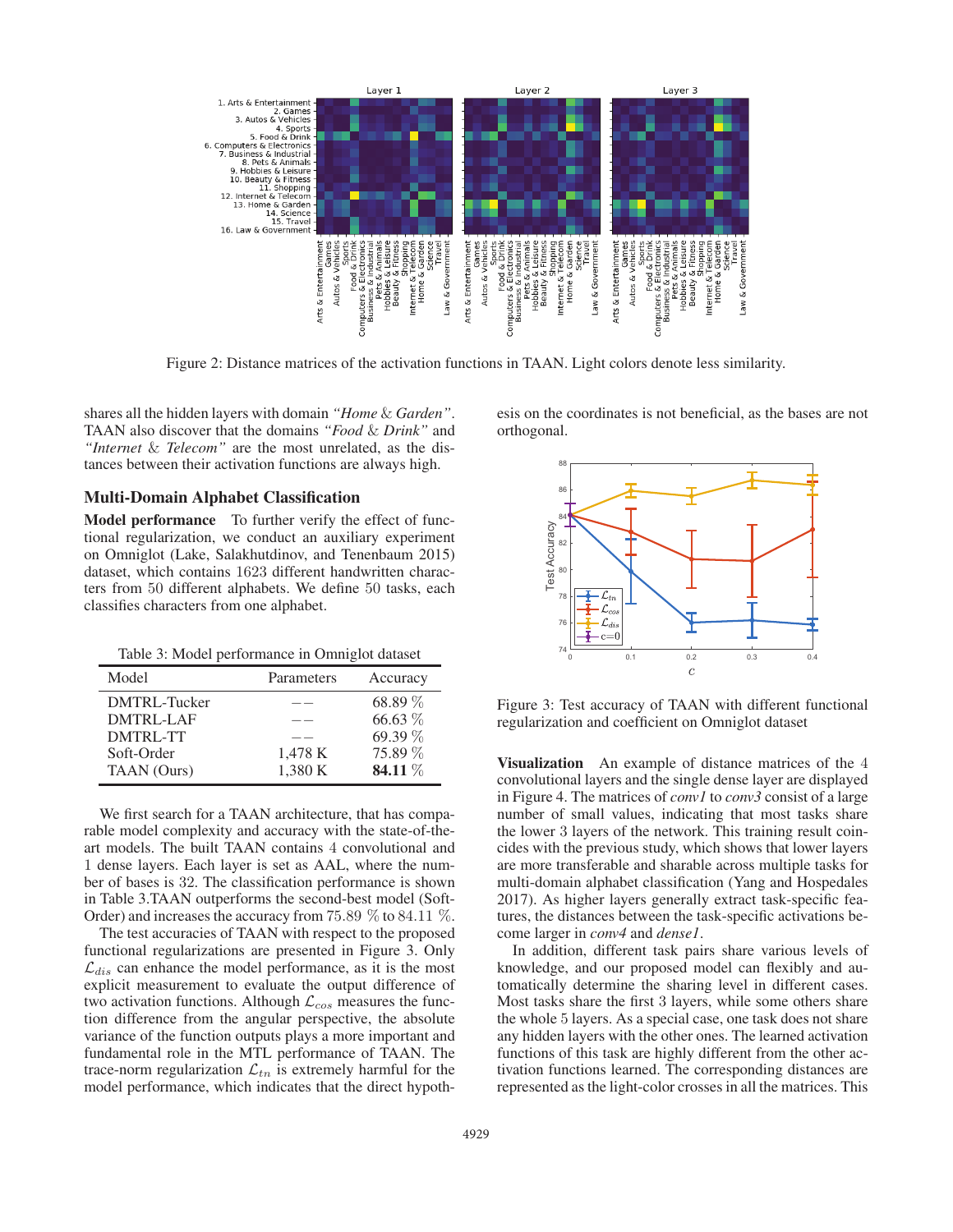specific task is defined as the letter recognition for the alphabet *"Brallie"*. Brallie is written by dots while other alphabets (tasks) are written mainly by strokes. During the training, our model specifies the characteristics of Brallie and assigns a specific set of activation functions for the corresponding task.



Figure 4: An example of the distance matrix for each hidden layers. Light colors denote less similarity.

## Relation between Activation Functions and Hidden Features

In deep neural network, the output of each hidden layer is considered as a disentangled representation or feature of the data information, which is essential for computing the output of each task. As TAAN computes the hidden features through the task-adaptive activation functions, it is important to study how the learned activation functions modulate the hidden features to learn the domain knowledge. Given the framework of TAAN, we are able to prove a relation between the activation functions and the hidden features. Under mild assumption, the following inequalities hold.

**Lemma 2.** *For the*  $l_{th}$  *hidden layer of TAAN, we assume:* 

- *if*  $l = 1$ *, there exists a GMM*  $\mathcal{G}_1$  *with diagonal covariance matrix in each component and a positive scalar*  $C_1$  *such that the pre-activation*  $a_1 = W_1x + b_1$  *satisfies*  $P(a_1) \leq$  $C_1\mathcal{G}(a_1)$ *, where* x *is the data input.*
- *if*  $l > 1$ , for each task t, there exists a GMM  $\mathcal{G}_l^t$  with diag*onal covariance matrix in each component and a positive scalar*  $C_l^t$  *such that the pre-activation*  $a_l^t = W_l h_{l-1}^t + b_l$ *satisfies*  $P(a_l^t) \leq C_l^t \mathcal{G}_l^t(a_l^t)$ .

*Then, the following inequalities hold for*  $l = 1$ *:* 

$$
\mathbb{E}((h_1^{t_1})^T h_1^{t_2}) \leq C_1 \sum_{n=1}^{N_1} \langle F_1^{t_1}, F_1^{t_2} \rangle_{\mathcal{G}_{1,n}},
$$
  

$$
\mathbb{E}(||h_1^{t_1} - h_1^{t_2}||^2) \leq C_1 \sum_{n=1}^{N_1} d_{\mathcal{G}_{1,n}}(\mathcal{F}_1^{t_1}, \mathcal{F}_1^{t_2}),
$$

*where*  $\langle \cdot, \cdot \rangle_{\mathcal{G}_{1,n}}$  *is the inner-product in Eq.* (2) and  $d_{\mathcal{G}_{1,n}}(\cdot, \cdot)$ *is the distance in Eq. (3).*

*For*  $l > 1$ *, we have the following inequalities:* 

$$
\mathbb{E}((h_l^{t_1})^T h_l^{t_2}) \leq \frac{C_l^{t_1} (1 + ||a_l^{t_1}||_1)}{2} \sum_{n=1}^{N_l} ||F_l^{t_1}||_{\mathcal{G}_{l,n}^{t_1}}^2
$$
  
+ 
$$
\frac{(1 + ||a_l^{t_1}||_1)}{2} \lambda_{\max} \mathbb{E}(||h_1^{t_1} - h_1^{t_2}||^2)
$$
  
+ 
$$
C_l^{t_1} \sum_{n=1}^{N_l} \langle F_l^{t_1}, F_l^{t_2} \rangle_{\mathcal{G}_{l,n}^{t_1}},
$$
  

$$
\mathbb{E}(||h_l^{t_1} - h_l^{t_2}||^2) \leq 2C_l^{t_1} \sum_{n=1}^{N_l} d(F_l^{t_1}, F_l^{t_2})_{\mathcal{G}_{l,n}^{t_1}}
$$
  
+ 
$$
2C_l^{t_1} (1 + ||a_l^{t_1}||_1)^2 \lambda_{\max} \mathbb{E}(||h_{l-1}^{t_1} - h_{l-1}^{t_2}||^2),
$$
 (6)

*where*  $N_l$  *the output dimension,*  $|| \cdot ||_1$  *is the*  $L_1$  *norm of*  $\mathit{vector}, \mathit{and} \ \left\| \cdot \right\|_{\mathcal{G}_{l,n}^{t_1}}$  is the norm defined in Eq. (4), and  $\lambda_{\max}$ *is the maximum eigenvalue of*  $W_l^TW_l$ .  $\Box$ 

To the best of our knowledge, our paper is the first deep multi-task learning work that attempts to connect the proposed method to the hidden feature on deep learning MTL. According to Eq. (5), the inner product of the task-specific output vectors of a hidden layer are bounded by the innerproduct of the activation functions and the difference of input. During the training, TAAN can learn to either shrink or expand the correlation between task-specific hidden features. Moreover, the formulation of Lemma 2 demonstrates that it is effective to use GMM to develop the valid measurements for the activation functions. Similarly, the distance between the hidden feature is also controlled by the distance of the activation function and the difference of input.

### Conclusion and Discussion

In this paper, we propose an efficient and flexible deep multitask learning framework, TAAN, which can automatially explore the task relationship by learning a set of task-adaptive activation functions. We also propose two functional regularization methods to enhance the performance of TAAN. Experiment results demonstrate that TAAN is more accurate and flexible than existing soft sharing methods. Furthermore, TAAN can explicitly show the relationship among tasks through the similarity level of the parameters of the activation functions learnt for different tasks. This can serve a base for the advancing of the machine learning field.

#### Acknowledgments

The work is supported by the National Science Foundation (NSF) under the grant ECCS 1731238.

#### References

Abu-El-Haija, S.; Kothari, N.; Lee, J.; Natsev, P.; Toderici, G.; Varadarajan, B.; and Vijayanarasimhan, S. 2016. Youtube-8m: A large-scale video classification benchmark. *CoRR* abs/1609.08675.

Agostinelli, F.; Hoffman, M. D.; Sadowski, P. J.; and Baldi, P. 2014. Learning activation functions to improve deep neural networks. *CoRR* abs/1412.6830.